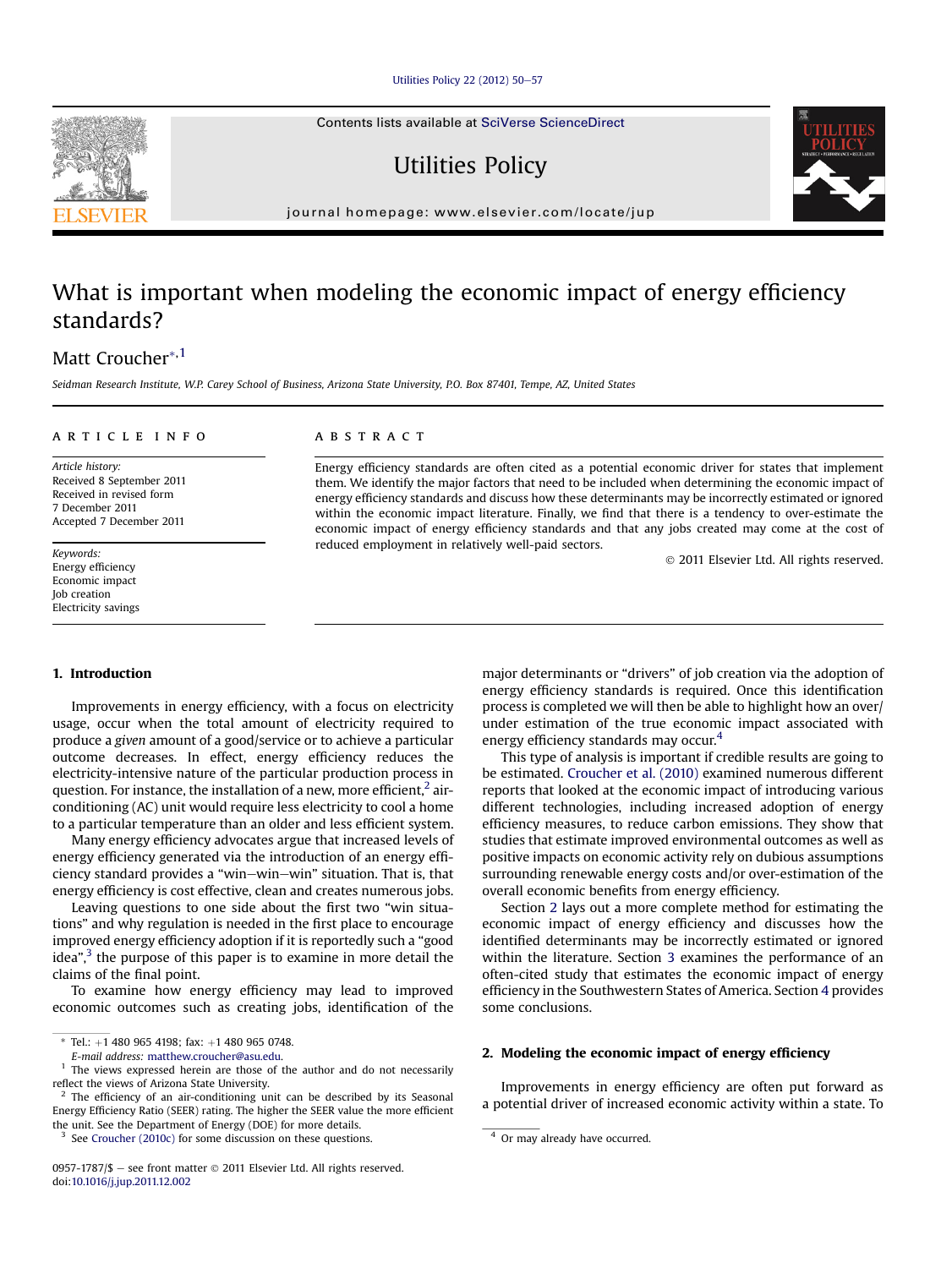

Fig. 1. Estimation process for calculating investment expenditures.

get a more detailed and complete picture of how the adoption of energy efficiency measures may impact an economy generally requires using an economic impact model such as IMPLAN or REMI.

Economic impact models such as IMPLAN and REMI are relatively sophisticated input-output (IO) models.<sup>5</sup> These mathematical models attempt to characterize, at varying degrees of disaggregation, the overall economy.

Importantly, these models have linkages between sectors of the economy embedded in them and thus are able to generate estimates with regards to how a change that occurs in a particular sector will  $impact - typical$  impacts measured are changes in gross state product, real disposable income and the overall number of jobs created  $-$  all other sectors in the economy. Thus, use of these IO models allows researchers to estimate more than just the direct economic impact associatedwith a particular change in the economy.

For example, a new mechanic that is hired at a newly built hypothetical garagewould represent a direct job (direct impact). The income that this mechanic receives and thus spends in the local economy will in turn create revenues/income for a gamut of different businesses  $-$  which in turn will generate other jobs throughout the economy (these are known as indirect or induced  $i$ obs).<sup>6</sup>

Therefore to accurately model the total economic impact of a public policy decision such as introducing energy efficiency standards it is paramount that any initial direct impacts are modeled correctly as these are the foundation for all other indirect/ induced impacts that may occur.

At a high level, modeling the economic impact of energy efficiency standards initially appears relatively easy. At its simplest level the adoption of energy efficiency measures impacts the economy in two sequential stages. The first stage relates to the initial up-front expenditure/investment associated with purchasing and installing the energy efficiency measure. The second stage relates to the post installation time period where the individual or business potentially receives energy savings from installing a measure that uses less electricity per good/outcome.

Below is a more detailed discussion of each stage and what elements require estimation.

#### 2.1. Initial investment/installation period

The vast majority of energy efficiency opportunities are realized through investing and installing a variety of new devices, for example, a more efficient AC unit. When estimating the cost effectiveness of installing energy efficiency devices it is often assumed that the individual or business making the decision is at the replacement stage. That is, their current standard measure or device is non-existent, either because it is not functioning (needs replacing) or was not installed in the first place.

When evaluating the investment spending that is *directly* caused by the introduction of an energy efficiency standard (relative to a business-as-usual (BAU) baseline) it is important to focus on how the energy efficiency standard changes net investment rather than merely estimating gross investment  $-$  this is especially true if the researcher wants to remain logically consistent in terms of arguing that energy efficiency measures represent cost effective opportunities.

Thus, rather than incorporating into the analysis the total investment that occurs from installing a more efficient AC unit instead of a "standard" unit only the additional investment expenditures should be included.

This is because without the energy efficiency standard, which tends to lead to more generous rebate programs by utilities to encourage the adoption of energy efficiency measures, the marketplace would naturally already be spending "investment dollars" via installing standard units. $7$  Thus, inclusion of total investment expenditures associated with the more efficient AC unit would represent an over-estimation of investment expenditures caused by an energy efficiency standard. Instead, net investment should be included as this more accurately reflects potential increases in (direct) economic activity.

Of course, it is possible that the energy efficiency standard encourages a total level of investment expenditure that would otherwise not have occurred. For example, investment expenditures associated with AC duct repair-work. In these cases gross investment would be equal to net investment as there are no naturally occurring BAU investment dollars to "subtract".

Fig. 1 depicts the correct estimation process for estimating the increased investment expenditure associated with a particular energy efficient measure.

Once net investment expenditures have been calculated the next step is to determine who is responsible for financing these net expenditures. For energy efficiency measures there are generally three participants who assist with "paying" for a given measures. These are:

- The government (local, state and federal);
- The customer's electricity utility company;
- and the consumer/business who installs the energy efficient measure.<sup>8</sup>

Ultimately the purpose of the first two groups, the government (in its numerous forms) and the customer's electricity utility company, is to assist financially with reducing the up-front costs that the final consumer/business have to bear themselves. This is generally done, to further promote the financial attractiveness of adopting energy efficiency measures.

<sup>5</sup> There are many other models available that can be used to model the economic impacts of energy efficiency (for example RIMS II). However, IMPLAN and REMI tend to be the most widely used.

<sup>6</sup> Sometimes a distinction is made between induced and indirect jobs. Induced jobs are the jobs created by the expenditure of the newly created income (due to the new mechanic being hired) being spent elsewhere in the economy, for instance, the new waitress at a restaurant who is employed because the mechanic eats there often. Whilst indirect jobs can be defined as those jobs that are created because the direct job (mechanic) needs inputs to complete his/her job, for instance, the auto parts salesman who sells parts to the newly hired mechanic.

 $7$  It is possible that some consumers may have purchased more efficient AC units even if the standard (and/or rebates) were not in place/offered. These "free-riders" need to be excluded from the analysis also. When utilities determine the electricity savings from the adoption of energy efficiency measures these free-riders are accounted for by adjustments in net to gross (NTG) ratios.

<sup>&</sup>lt;sup>8</sup> We are ignoring any principal/agent problems here. For example we are focusing on owner-occupied buildings rather than say rental properties. See [Croucher \(2010c\)](#page--1-0) for more details on principal/agent problems.